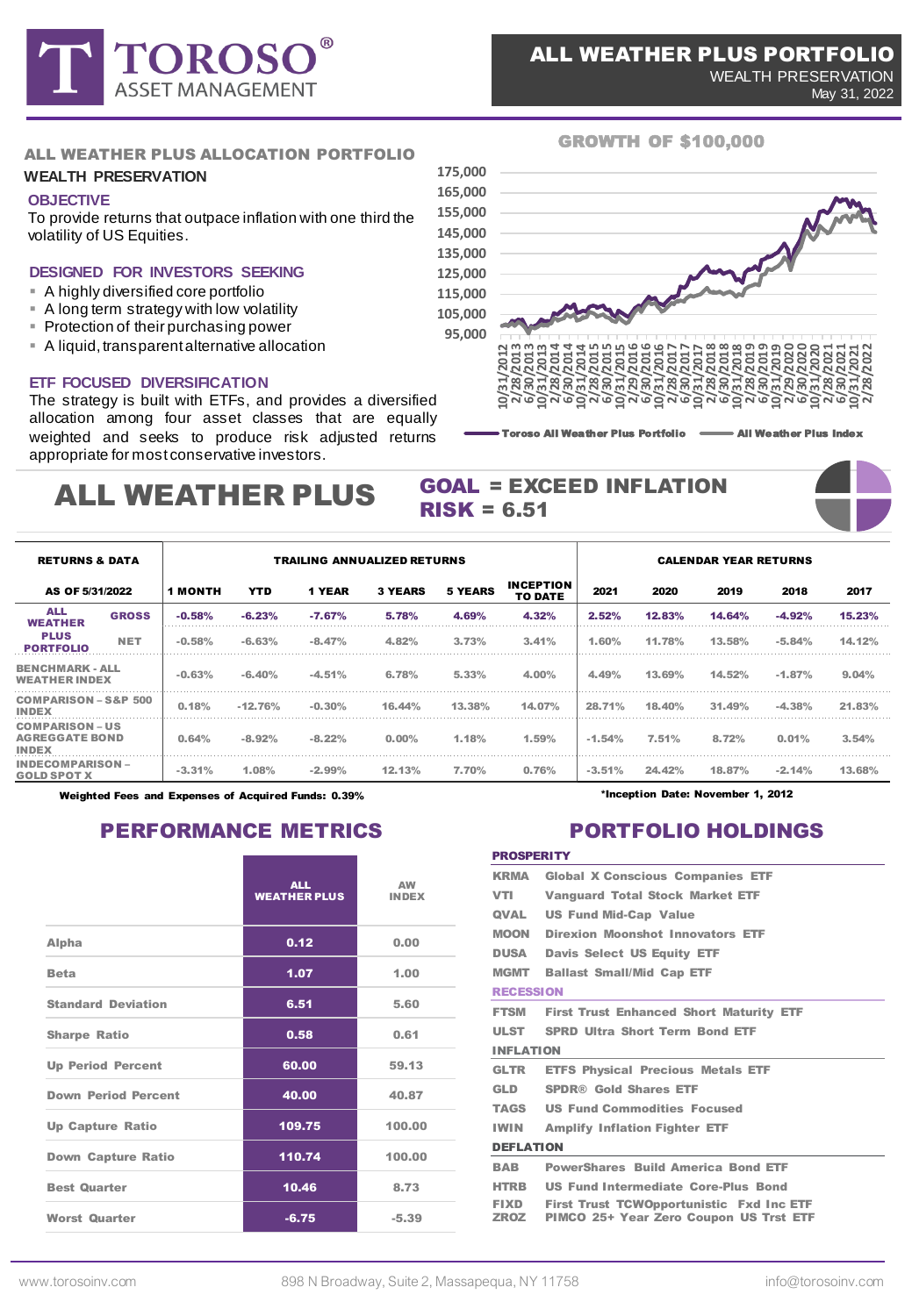

May 31, 2022

## METHODOLOGY

The **Toroso All Weather Plus Strategy i**s predicated on equal w eighting of four asset classes (25% per asset class): Equities, Commodities and other alternatives, Cash equivalents and Bonds that independently thrive in one of four possible economic environments: prosperity, inflation, recession and deflation. The ETFs selected for each asset class are chosen though a rigorous qualitative and quantitative process.



| <b>WUNINLI</b><br><b>RETURNS -</b><br><b>GROSS</b> | Jan      | Feb      | Mar      | Apr      | May      | Jun      | Jul   | Aug   | Sep      | Oct      | Nov      | <b>Dec</b> | <b>YEAR</b>     |
|----------------------------------------------------|----------|----------|----------|----------|----------|----------|-------|-------|----------|----------|----------|------------|-----------------|
| 2022                                               | $-2.58%$ | 0.80%    | $-0.18%$ | $-3.78%$ | $-0.58%$ |          |       |       |          |          |          |            |                 |
| 2021                                               | 0.05%    | $-0.54%$ | 0.55%    | 2.38%    | 1.63%    | $-0.97%$ | 0.53% | 0.23% | $-2.44%$ | 1.97%    | $-1.39%$ | 0.59%      | 2.52%           |
| 2020                                               | 1.53%    | $-2.28%$ | $-6.01%$ | 6.06%    | 2.60%    | 1.51%    | 4.74% | 2.00% | $-2.48%$ | $-0.90%$ | 2.72%    | 3.28%      | 12.83%          |
| 2019                                               | 4.29%    | 1.26%    | 0.11%    | 1.12%    | $-1.73%$ | 4.16%    | 0.59% | 0.79% | 0.04%    | 1.01%    | 0.51%    | 1.74%      | 14.64%          |
| 2018                                               | 1.48%    | $-1.68%$ | $-0.26%$ | $-0.23%$ | 0.83%    | $-1.24%$ | 0.16% | 0.40% | $-0.47%$ | $-2.56%$ | 0.51%    | $-1.89%$   | $-4.92^{\circ}$ |
| 2017                                               | 1.69%    | 1.88%    | $-0.04%$ | 0.61%    | 3.97%    | $-0.66%$ | 0.93% | 3.89% | $-1.13%$ | 0.57%    | 1.70%    | 0.98%      | 15.23%          |

## ABOUT TOROSO ASSET MANAGEMENT

Toroso is an asset manager and registered investment advisory firm specializing in ETF-focused investment strategies and services. Its strategies are designed to deliver specific outcomes (growth, income, protection, etc.) and driven by in-depth ETF and economic research. The team of finance veterans in asset management, investment strategy, and fund management dedicate themselves to finding the right solution for each client. With offices in New York and Chicago, the team has provided research to over a thousand financialadvisors.

www.torosoinv.com info@torosoinv.com info@torosoinv.com info@torosoinv.com

#### DISCLAIMER

This document does not make an offer or solicitation to buy or sell any securities or services and is not investment advice. Stock markets are volatile and can decline significantly in response to adverse issuer, political, regulatory, market, or economic developments. Grow th stocks can perform differently from other types of stocks and the market as a w hole and can be more volatile than other types of stocks. Securities selected using quantitative analysis can perform differently from the market as a w hole. The securities of smaller, less w ell-known companies can be more volatile than those of larger companies.

Toroso All Weather Plus SMA (SMA Models) are made available to clients on a non-discretionary basis by our unaffiliated distributor, a registered broker-dealer, as a provider of the SMA Models. The broker dealer(s) are not acting as a fiduciary or in any advisorycapacity in providing this information to you. The information is designed to be utilized by you solely as a resource, along w ith other potential sources, in providing advisory services to your clients. You are solely responsible for determining w hether the SMA Models and the investments included in the SMA Models, are appropriate and suitable for you to base a recommendation or provide advice to any end investor about the potential use of the SMA Models. Securities used in a strategy may include, but are not limited to, ETFs, closed end funds, open end mutual funds, common or preferred stock, convertible stocks or bonds, w arrants, and rights as w ell as corporate, municipal, or government bonds, notes or bills. We may also recommend allocating portions of your account into a Separately Managed Account. The All Weather Plus Portfolio SMA uses ETFs as part of an asset allocation model as described above in this section. In addition, SMAs may be used to provide diversification or specialization w ithin a particular sector of the market. Due to the direct equity ow nership, SMAs have risks including but not limited to market risk, credit risk, interest rate risk, prepayment risk, liquidity risk, sector risk, currency risk, and commodity risk.

#### **PLEASE NOTE THAT PAST PERFORMANCE IS NO GUARANTEE OF FUTURE RESULTS.**

### DISCLOSURES

Information provided in this document is for informational and educational purposes only. To the extent any investment information in this material is deemed to be a recommendation, it is not meant to be impartial investment advice or advice in a fiduciary capacity and is not intended to be used as a primary basis for you or your client's investment decisions. Toroso and its representatives may have a conflict of interest in the products or services mentioned in this material because they have a financial interest in them, and receive compensation, directly or indirectly, in connection w ith the management, distribution, and/or servicing of these products or services, including Toroso funds, certain third-party funds and products, and certain investment services. Registered investment products (including mutual funds and ETFs) and collective investment trusts managed by Toroso are offered by certain unaffiliated distributor which are registered broker-dealers. Toroso investment management services and products are managed by the Toroso, a U.S. registered investment advisor. Before investing you should consider the funds or have your client consider the funds', exchange traded products' investment objectives, risks, charges, and expenses. Contact Toroso for a prospectus or a summary prospectus, if available, containing this information. Have your client read it carefully.